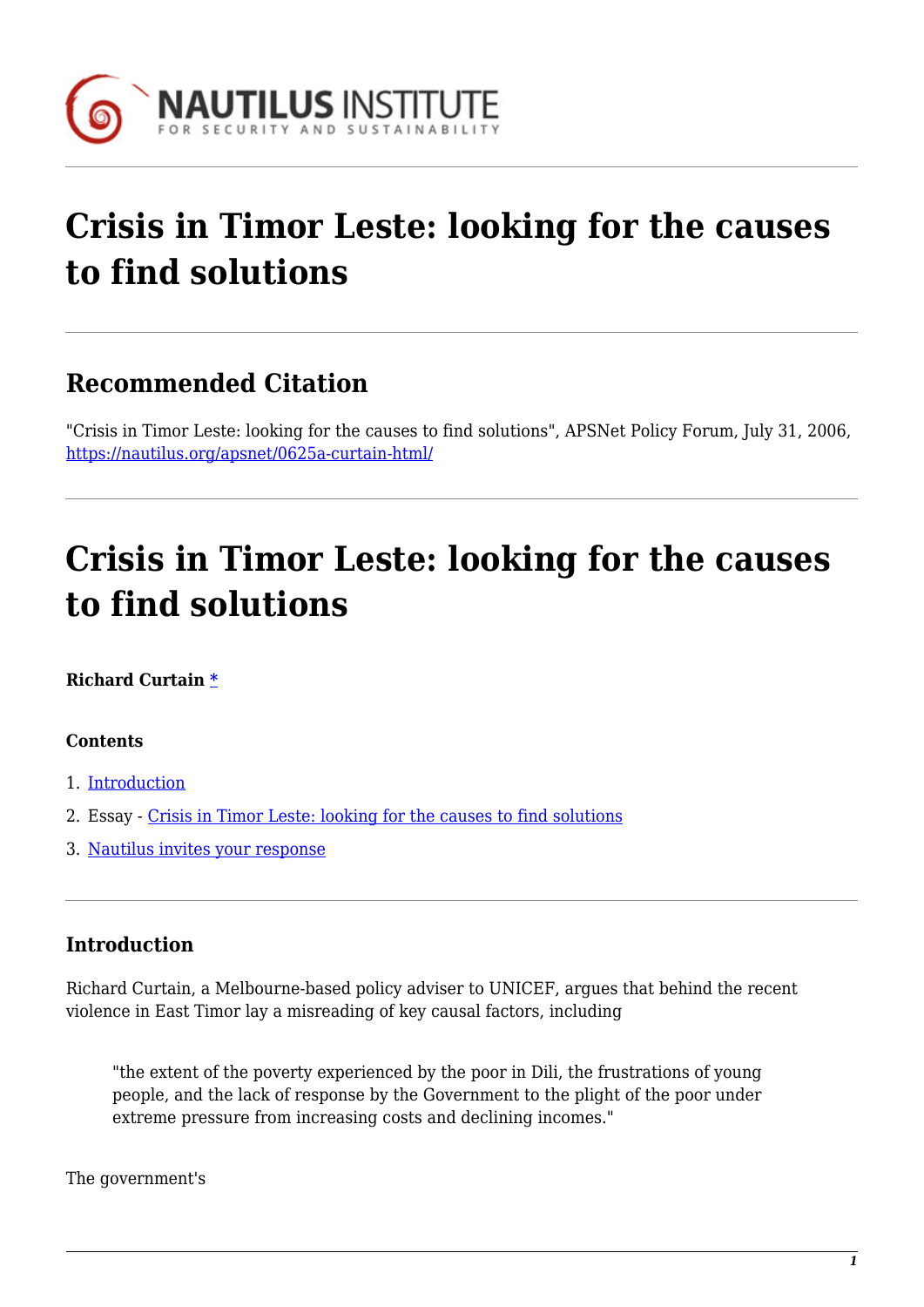"narrow development strategy, … supported by the World Bank, has been on getting the institutions of state established first and foremost, followed by the provision of basic services. The effect of this approach has been that the economy, especially the agriculture sector, has been left to fend for itself."

The views expressed in this article are those of the author and do not necessarily reflect the official policy or position of the Nautilus Institute. Readers should note that Nautilus seeks a diversity of views and opinions on contentious topics in order to identify common ground.

## **Essay - Crisis in Timor Leste: looking for the causes to find solutions**

#### **Some key questions**

What caused the recent upheaval in East Timor? Could it have been predicted? The World Bank did state in July 2005 that 'despite considerable progress, the current stability in Timor-Leste is fragile, and the country remains vulnerable to conflict'. What lessons are there for Australia in relation to not only this fragile state but the others in the 'arc of instability' that defines our region?

A mere recounting of the recent events offers us little insight into its underlying causes. Simple explanations of the collapse of the civil order in Dili, such as the early departure of the international peacekeepers, do not do justice to a complex reality. Restoring security through the use of foreign military and police will have little longer term impact unless key problems are addressed. A selfsustaining peace will only come if the real issues are identified and solutions implemented.

The breakdown of the social order was so widespread that virtually all of Dili's population left their homes to seek the protection of makeshift camps. Even with the restoration of order, the majority of Dili's population were still refusing in late July to return to their homes, exposing themselves to major health risks.

Scenes of mob violence by gangs of youth have figured strongly in media reports. But we know little of what was happening behind the scenes. Why have the communal leaders in Dili been so ineffective? They could have intervened to initially stop the rumours of regionally based conspiracies. They could have mediated the emerging conflicts and stepped in to stop the rampaging gangs.

If the underlying causes are not tackled, the conflict could escalate to a new level. Simple gut feelings about imagined regional differences driving the mobs could turn into more explicit political demands for regional separatism. If regionally based antipathies take on a life of their own, many national institutions such as government departments and agencies will not be able to function.

Restoring social trust is fundamental to any solution. The traditional way to identify the perpetrators of the violence is to have them arrested, brought to court and punished with imprisonment. But this approach will not work in Dili for three reasons. First, the numbers involved will cause major delays in a justice system that has already failed to perform effectively, causing feelings of 'justice delayed is justice denied'. Second, pursuing punitive justice will do little to help rebuild social trust as it does not involve the community. Third, it will not help to reintegrate the perpetrators back into their communities.

The best solution is to engage Dili urban communities in restorative justice processes. This means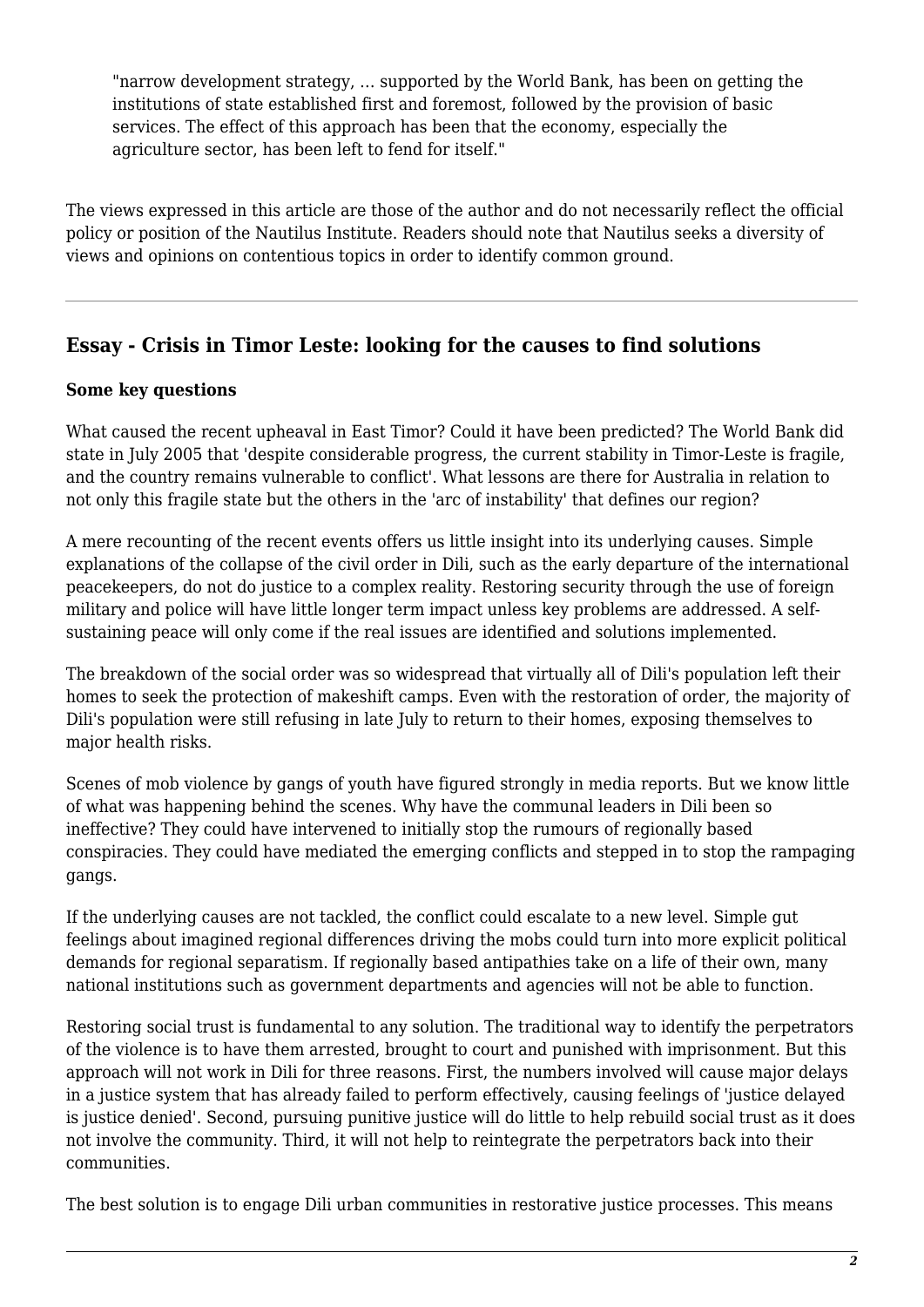the communities themselves, with or without out the help of facilitators, have to devise ways to acknowledge the issues, heal the hurt inflicted on the victims and punish those responsible. The punishment should focus on making good the loss suffered by the victim or other forms of community service.

#### **Indicators of potential problems**

I could foresee the potential for conflict emerging but could not predict how far it would deteriorate. Sitting in Dili in late March and early April, it was possible to note the signs that the small protests would escalate, particularly if force was applied by the authorities.

My insights came from a national youth survey I helped to design and administer in late 2005 and early 2006. On an assignment from UNICEF to help develop a national youth policy, we interviewed a random sample of over a 1,000 young people aged 15 to 35 years.

Three of the survey findings survey stood out. First, concerns about security dominated the responses of most respondents. Young people's need for increased sense of security, civil order and well-being was fundamental to how they viewed their situation. This need underpinned, for example, their attitudes to whether they believed they could play a positive role in the community or not.

This concern about security is a reflection of the deep trauma nearly all had suffered during the Indonesian occupation. According to a 1999 survey, as many as three out of five adults had experienced some form of torture. One in three people were judged to be suffering from posttraumatic stress disorder. However, the survey results also refer to widespread fears among young people about a lack of economic insecurity due to unreliable sources of income. In many cases, food insecurity was a major concern, stemming from drought and low yielding subsistence crops.

A second key finding which was more of a surprise was the endorsement of violence by a significant minority of young people. One in five young people agreed with the statement that 'violence should be met with violence'. Most young men are involved in martial arts groups. However, for many, this is more a matter of self identity in a society where there are few other ways of acknowledging young people's place. More important in trying to explain violent outbursts are the conditions in the local community. The strong association between weak community leadership and youth violence was suggested by the survey results. In the areas where young people were predisposed to violence, respondents were twice as likely to agree that their community leaders had failed to resolve local conflicts.

#### **Causes and precipitating factors**

The strong underlying conditions conducive to social protest were present in the form of a rapidly worsening economic situation, particularly in Dili. The Government's lack of response to the worsening economy added greatly to the growing frustrations.

According to his classic sociological study, Theory of Collective Behaviour (1962), Neil Smelser argued there are six key stages in explaining the outburst of mob behaviour, with each stage adding to the effect of the preceding stages. The first necessary ingredient is structural conduciveness or the underlying factors that predispose people to mob outbursts. Added to this are the pressures or structural strains that make the situation worse. The third essential stage causing people to mobilise is the emergence of a generalised belief, which identifies a simple cause of the problems and frustrations. Fourth, precipitating factors such as localised protests then serve to spread the belief leading to the fifth stage where people mobilise on a large scale to act in an unorganised but collective way. The final stage, which determines the nature and extent of the collective outburst, is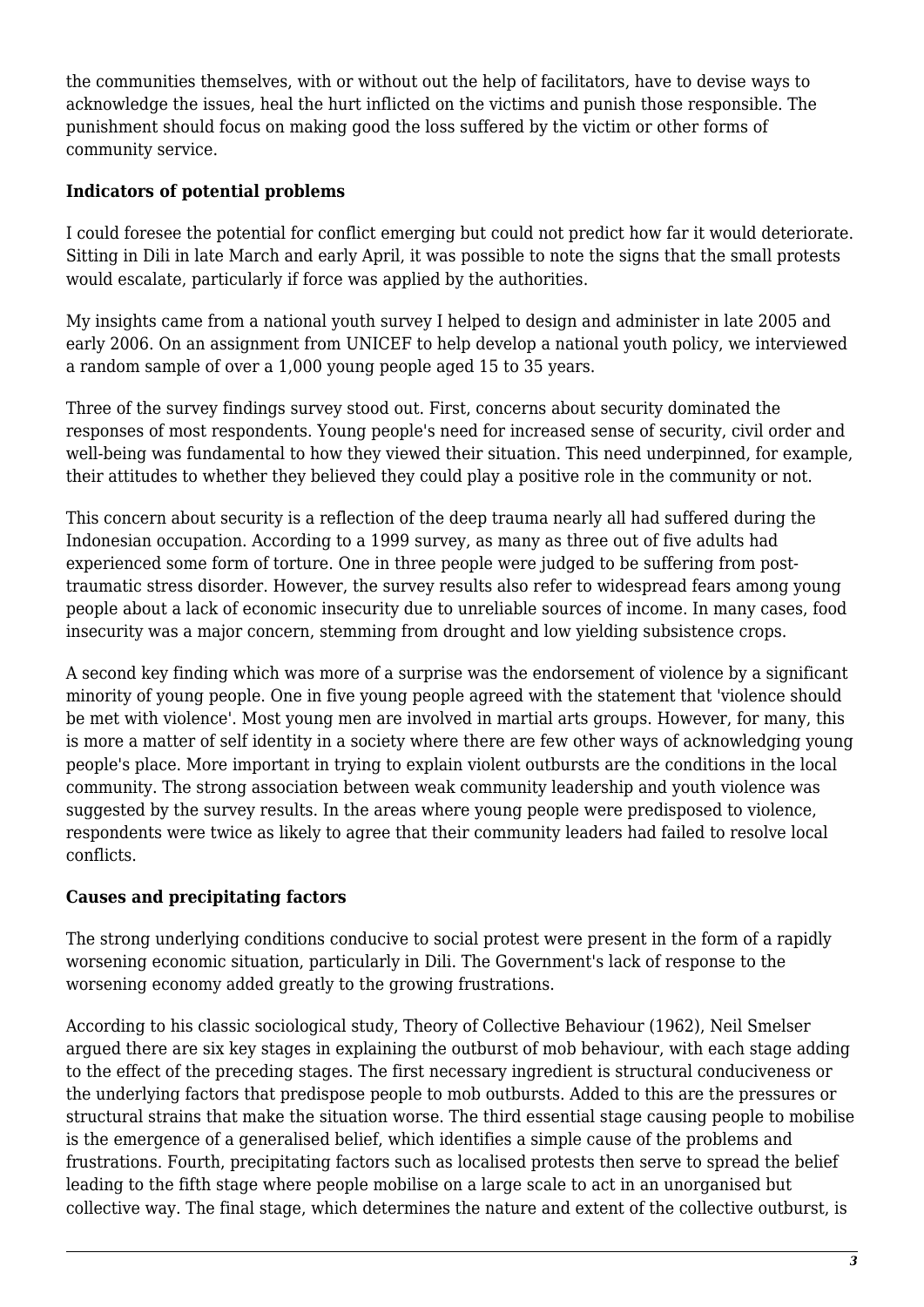the effectiveness of the available social control mechanisms.

Strong underlying conditions conducive to social protest were present in the form of a rapidly worsening economic situation, particularly in Dili. The Government's increased assertion of centralised controls and lack of response to their worsening economy added greatly to the growing frustrations among Dili residents. The lead up to and the holding of the Fretilin National Congress in May as a precursor to national elections in the first half of 2007 created a political pressure cooker atmosphere, heightening fears about the behaviour of the government in how these elections would be managed.

The emergence in late March 2006 of a set of beliefs about regional differences served to identify a scapegoat for the widely perceived problems. Claims of threats and conspiracies by people from one region served, by identifying a scapegoat, to deflect angry people away from confronting an all powerful force.

The last straw that caused people to flee their homes was the police's failure to keep civil order. However, the breakdown of the social order was also due to the failure of community leaders initially to halt the spread of the belief that east west differences were the cause of people's problems.

#### **Why Dili?**

Why were the outbursts largely confined to Dili? The explanation can be found in the type of poverty many Dili residents are exposed to. In contrast to the serious but static poverty of the rural areas, the poor in Dili suffer from a more volatile form of poverty. This volatility causes a higher level of frustration than static poverty.

Initially, the urban poor benefited from the 'trickle down' effect of the large injection of funds to do with the UN presence. The concentration of resources in Dili has been a huge drawing card for many from the rural areas. This attraction to the capital has applied especially to young people who have come to seek out opportunities for further education and/or find a job.

However, with the withdrawal of the 8,500 or so international peacekeepers in late 2004 and the scaling back of the UN presence in other ways, Dili's economy has deteriorated. The service sector that had grown up to respond to this artificial demand, typified by the large number of taxis in Dili, has been chasing fewer and fewer customers.

On top of this fall-off in the demand for services, costs increased in the second half of 2005 due to the sharp rise in petrol prices. Increased costs have applied to most goods in Dili as they are imported. Those earning a living from driving a taxi were caught in a vice of rising costs and falling demand, making it impossible to raise fares. Drivers have had little or nothing left for themselves after paying for their fuel and the taxi owner.

This example for one group of low income earners in Dili can be repeated for others struggling to survive. The Alkatiri Government in its 2006-07 Budget, announced in early June 2006, acknowledged belatedly the dramatic rise in the cost of living in Dili. It did this by making major cost of living adjustments of between 15 and 20 per cent to civil servants salaries to cover cost increases in fuel and food. However, apart from a subsidy to electricity consumers, no assistance for the urban poor was proposed.

#### **The effects of a Youth bulge**

Dili's youth bulge is another important source of pressure on the social order. The presence of a youth bulge, backed by other economic and social conditions, is often linked with the emergence of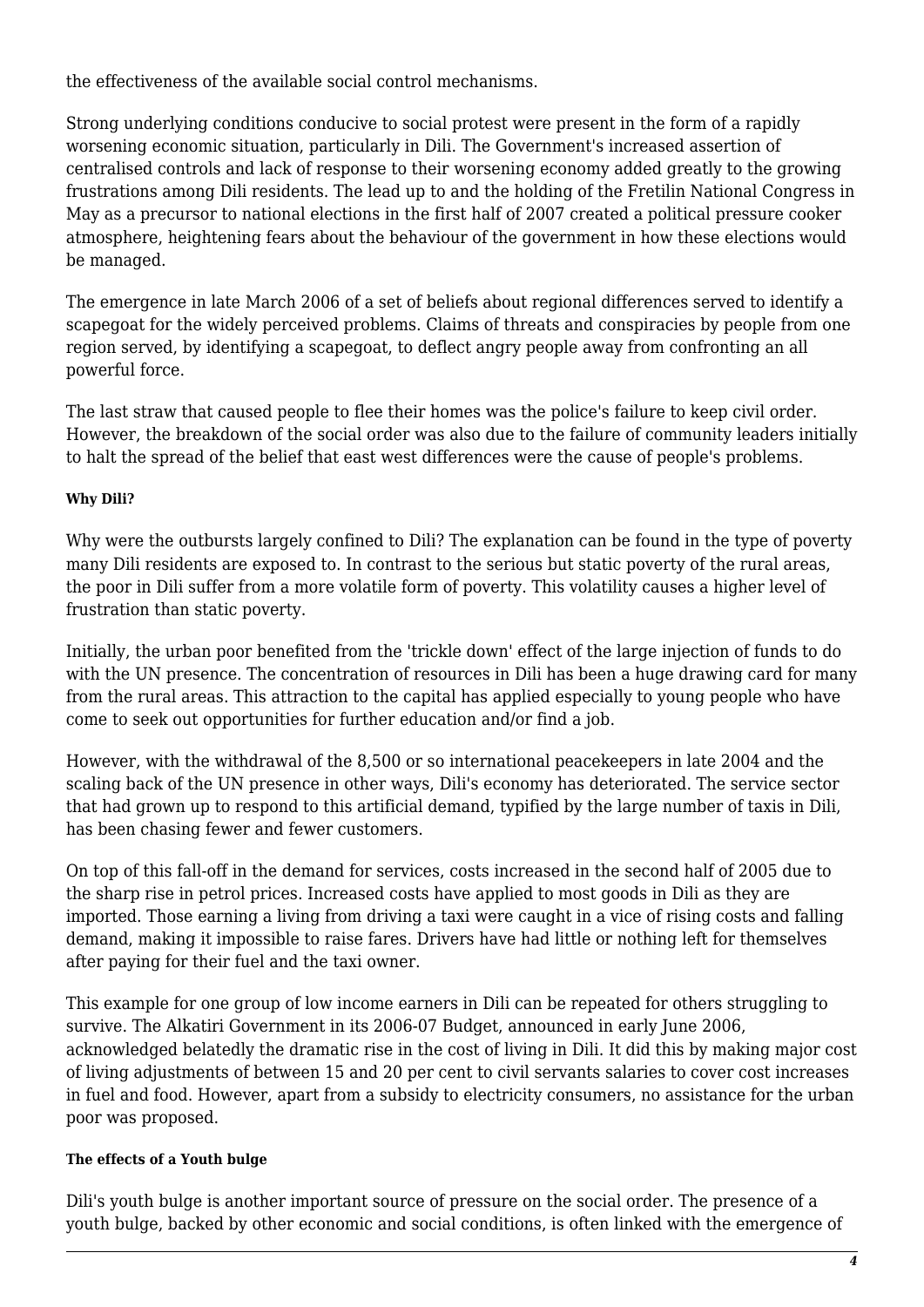civil conflict. A large youth share of the total adult population historically has been associated with political violence and revolutions such as the English and French revolutions in the seventeenth and eighteenth centuries.

Research for the decade to 2000 shows that developing countries with a high share of youth in their population are more likely to experience new armed conflict. In addition, an increased risk of political violence often comes from an expanding population of higher-educated youth who are facing limited opportunities to obtain elite political and economic positions.

East Timor has a quarter of its total population aged 15 to 30 years. But in Dili this age group is even more concentrated, accounting for just over one third of the population. The number of 15 to 24 year olds in Dili's population was 32,399 in July 2004 which is nearly twice the share of this age group in the general population. About half of the country's senior high school students go to school in Dili.

#### **Unresponsive government**

The Government was seen by many people to be unresponsive to their plight. The World Bank in July 2005 highlighted the Government's 'poor outreach' to the wider community: 'communication between the Government and the population is inadequate and often ineffective, resulting in limited mutual understanding'. The World Bank noted that the Government is reluctant to collaborate with civil society and 'has not yet succeeded in engaging constructive critics or in maintaining an effective dialogue with communities'.

However, this unresponsiveness was not merely due to poor public relations skills. The Government's failure to spend a quarter of its allocated budget in 2004-05 and ongoing budget surpluses also sent out signals that it was more concerned about maintaining tight centralised controls than in getting services to the people. At the same time, government ministers managed to spend the allocation for overseas travel early in the 2005-06 budget cycle.

#### **The Government's narrow approach to development**

However, a bigger failure by the Government to respond to the needs of its citizens has been its narrow development strategy. The Government's focus, supported by the World Bank, has been on getting the institutions of state established first and foremost, followed by the provision of basic services in education and health.

The effect of this approach has been that the economy, especially the agriculture sector, has been left to fend for itself. The Government had been slow to allow decision-making over the allocation of resources for development to be decentralised to rural areas where the mass of the population lives.

The Government's narrow approach to development was criticised in a major UN report, originally completed in the first half of 2004 but only released in March 2006. The UN Development Program's (UNDP) Human Development Report on East Timor called for a more forthright 'pro poor growth' strategy focused on the needs of the rural population. The report rejected the Government's (and the World Bank's) heavy reliance on the private sector as the engine of growth: noting that 'although ultimately private investment should play an increasingly important part in stimulating economic development, for the next ten years at least the predominant source of funds will be public expenditure'.

The UNDP report further criticised the Government's lack of focus in its expenditure priorities on the rural population: 'only one-third of the total public expenditure and one-fifth of goods and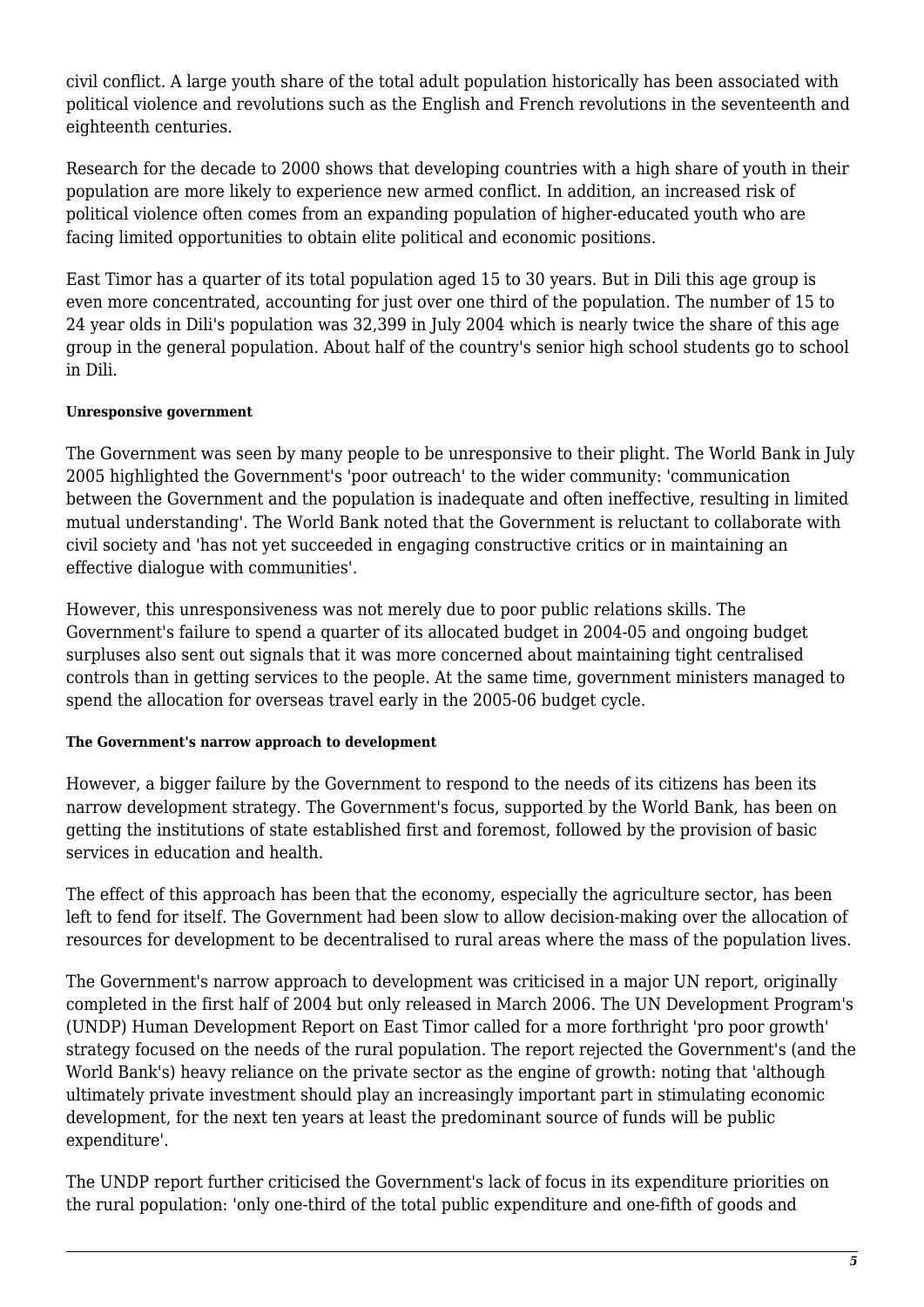services are going to the districts' [outside of Dili]. The UNDP called on the Government to pursue a pro poor growth strategy 'that is equitable and creates sufficient employment for Timor-Leste's growing labour force'. It proposed that this be done by directing more resources and decisionmaking authority to the rural areas.

#### **Identifying a scapegoat**

The emergence of a set of beliefs about regional differences in late March 2006 was a crucial stage in mobilising the disaffected. Identifying a weak party to blame is a common ploy of the angry but powerless when confronted by an all powerful force, in this case - the Government.

The failure of the police to keep civil order was undoubtedly the final straw that caused people to flee their homes. However, just as important was the failure of community leaders initially to halt the rumours undermining social trust and the subsequent spread of the belief that east west differences were the cause of people's problems.

#### **Precipitating events**

The main precipitating events were the growing scale of the protests by the dissident soldiers and their supporters in response to the failure of the Government to respond to their petition. The Government treated the problem treated as a legal issue - the soldiers had deserted their posts - and not a political one for the Government to solve.

The first protest of the soldiers took place on 6 February when about 400 protested outside President's Office & were told by the President to return to barracks. On 23 March, the President returned from overseas and issued a press release, criticising the Government for failing to address the causes of the soldiers' protests. This statement gave rise to further, unorganised protests. These protests in late March and April organised by the dissident soldiers served to mobilise larger groups in the population, using the rallying cry of East versus West.

The final stage which tipped the protests into mob violence was the response of the police. These protests would have remained small-scale if the police had not overreacted to the burning of a vehicle outside the Prime Minister's Office on 28 April by firing on the crowd and shooting five of the protesters.

#### **Failure of social control mechanisms**

The overreaction of the police and military to the protests outside the Prime Minister's office on Friday 28 April caused a small protest to spread rapidly. The shooting of unarmed police on 26 May and the collapse of the police command resulted in a complete absence of social control, provoking widespread mob violence. The evidence presented on Four Corners on 19 June suggests that the actions of provocateurs also greatly contributed to this rapid escalation in violence.

#### **Failure of community leaders**

The failure of the police to keep civil order was undoubtedly the final straw that caused people to flee their homes. However, just as important to the breakdown of the social order is the failure of community leaders initially to halt the rumours undermining social trust and the subsequent spread of the belief that east west differences were the cause of people's problems.

Why were the newly elected leaders in urban communities not able to step in and maintain social control by resolving localised conflicts where they initially emerged? As noted above, the national youth survey showed that where violent outbursts by young people did take place, this was often due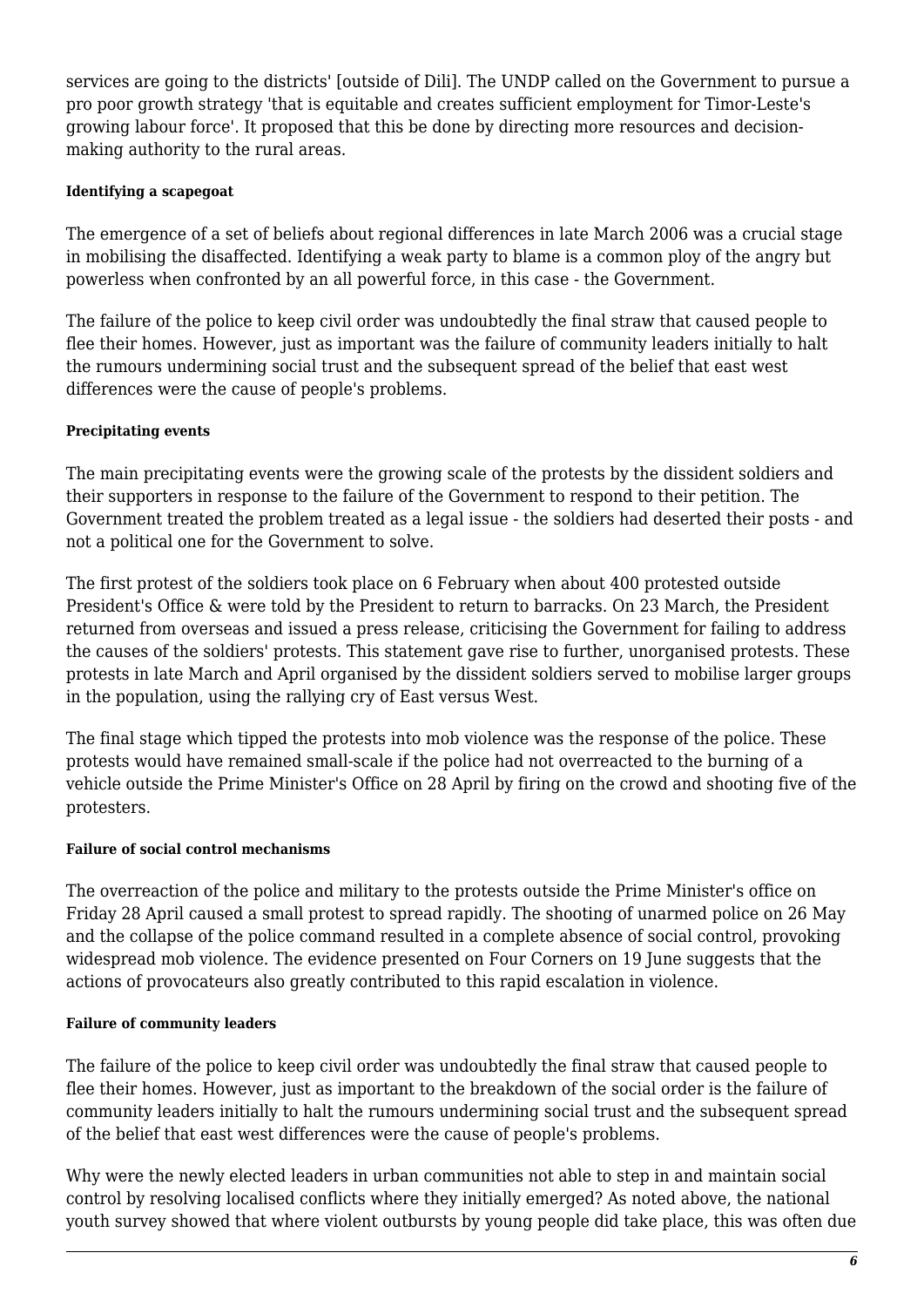to the failure of community leaders to resolve conflict in their areas.

#### **Conclusion**

Responses to the current crisis should not repeat the mistakes of the past. The World Bank President has stated (22 June, 2006) that: 'healing the wounds of this crisis will be a substantial challenge'. One of these challenges is for the international community to tailor their assistance programs to the new situation. As Paul Wolfowitz stated:

We cannot go back to business as usual. A new understanding between Timor-Leste and the international community is needed to address the causes of the conflict and support long-term peace-building.

The current crisis resulting in the breakdown of the social order in Dili is the result of the misreading by all principal actors of the significance of key causal factors. These factors are the extent of the poverty experienced by the poor in Dili, the frustrations of young people in particular, and the lack of response by the Government to the plight of the poor under extreme pressure from increasing costs and declining incomes. These issues will need to be addressed but in a way that also restores the widespread loss of social trust. Building the basis for human security and sustaining it in all its forms needs to be primary focus of government policy.

## **Information about the author**

[Richard Curtain](http://www.curtain-consulting.net.au/) is a Melbourne-based public policy analyst. He was an adviser on national youth policy to UNICEF Timor-Leste from September 2005-April 2006.

This article is taken from a longer analysis of the recent crisis in Timor-Leste which was initially prepared for UNICEF, and includes a discussion of six recommended responses. A copy of the longer paper with a full set of references is available from the author.

Email: [Richard@curtain-consulting.net.au.](mailto:Richard@curtain-consulting.net.au)

## **Nautilus invites your response**

The Austral Peace and Security Network invites your responses to this essay. Please send responses to the editor, Jane Mullett: [austral@rmit.edu.au](mailto:austral@rmit.edu.au). Responses will be considered for redistribution to the network only if they include the author's name, affiliation, and explicit consent.

Produced by the [Nautilus Institute at RMIT,](https://nautilus.org/publications/) Austral Peace and Security Network (APSNet). You can review the [2006 archives](http://nautilus.org/forums/2006/). You might like to [subscribe to the free bi-weekly newsletter](https://nautilus.org/mailman/listinfo/apsnet) .

View this online at: https://nautilus.org/apsnet/0625a-curtain-html/